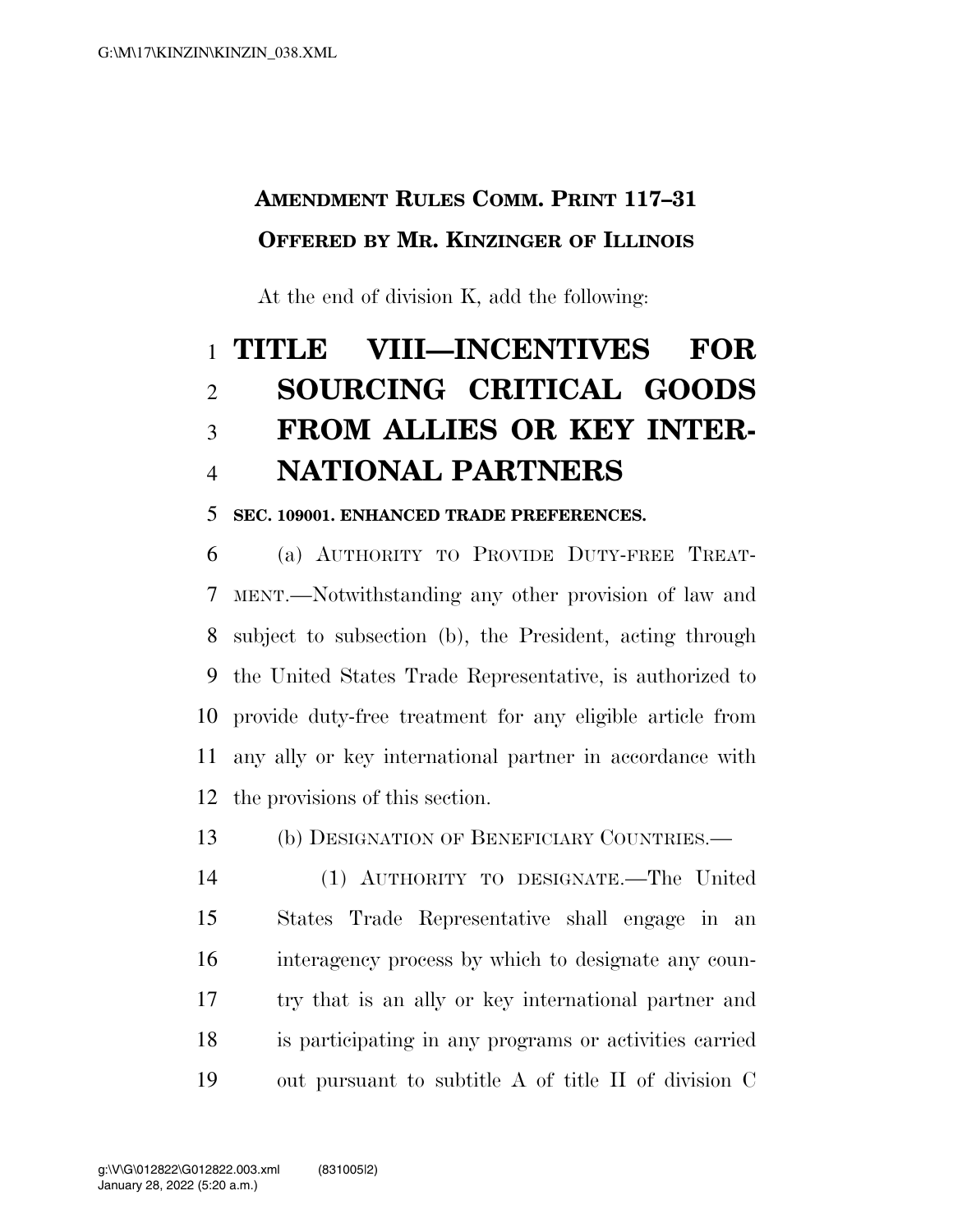| $\mathbf{1}$   | of this Act as a beneficiary country for purposes of |
|----------------|------------------------------------------------------|
| $\overline{2}$ | this section.                                        |
| 3              | (2) COUNTRIES INELIGIBLE<br>FOR DESIGNA-             |
| $\overline{4}$ | TION.—The United States Trade Representative         |
| 5              | may not designate a country as a beneficiary coun-   |
| 6              | try under this section if such country—              |
| 7              | (A) does not have a democratically elected           |
| 8              | government or a market economy;                      |
| 9              | (B) has nationalized, expropriated, or oth-          |
| 10             | erwise seized ownership or control of property       |
| 11             | owned by a United States citizen or by a cor-        |
| 12             | poration, partnership, or association that is 50     |
| 13             | percent or more beneficially owned by United         |
| 14             | States citizens;                                     |
| 15             | (C) affords preferential treatment to the            |
| 16             | products of a developed country, other than the      |
| 17             | United States, which has, or is likely to have,      |
| 18             | a significant adverse effect on United States        |
| 19             | commerce, unless—                                    |
| 20             | (i) the United States Trade Rep-                     |
| 21             | resentative receives satisfactory assurances         |
| 22             | that such preferential treatment will be             |
| 23             | eliminated or that action will be taken to           |
| 24             | assure that there will be no such signifi-           |
| 25             | cant adverse effect; and                             |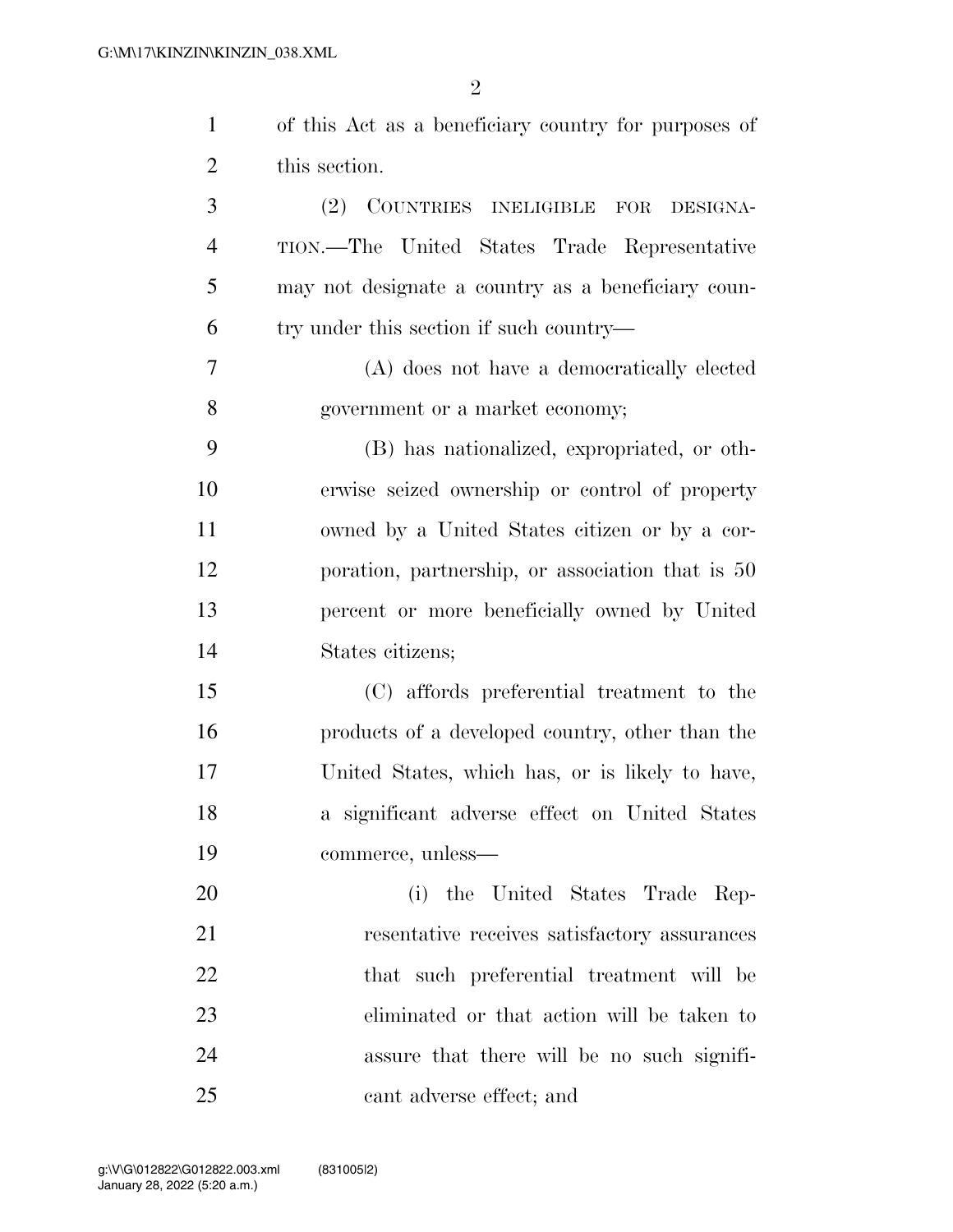| $\mathbf{1}$   | (ii) the United States Trade Rep-                       |
|----------------|---------------------------------------------------------|
| $\overline{2}$ | resentative reports such assurances to Con-             |
| 3              | gress;                                                  |
| $\overline{4}$ | (D) is not a signatory to a treaty, conven-             |
| 5              | tion, protocol, or other agreement regarding the        |
| 6              | extradition of United States citizens;                  |
| 7              | (E) does not afford and enforce in law and              |
| 8              | practice internationally recognized worker              |
| 9              | rights for workers in the country; or                   |
| 10             | $(F)$ is a country of concern.                          |
| 11             | (c) ELIGIBLE ARTICLES.—                                 |
| 12             | (1) IN GENERAL.—Subject to paragraphs $(2)$             |
| 13             | and $(3)$ , the duty-free treatment provided under this |
| 14             | section shall apply to any critical good that is the    |
| 15             | growth, product, or manufacture of a beneficiary        |
| 16             | country.                                                |
| 17             | (2) RULES OF ORIGIN.—The duty-free treat-               |
| 18             | ment provided under this section shall apply to any     |
| 19             | eligible article that is the growth, product, or manu-  |
| 20             | facture of a beneficiary country if—                    |
| 21             | (A) such article is imported directly from              |
| 22             | such country into the customs territory of the          |
| 23             | United States; and                                      |
| 24             | $(B)$ the sum of —                                      |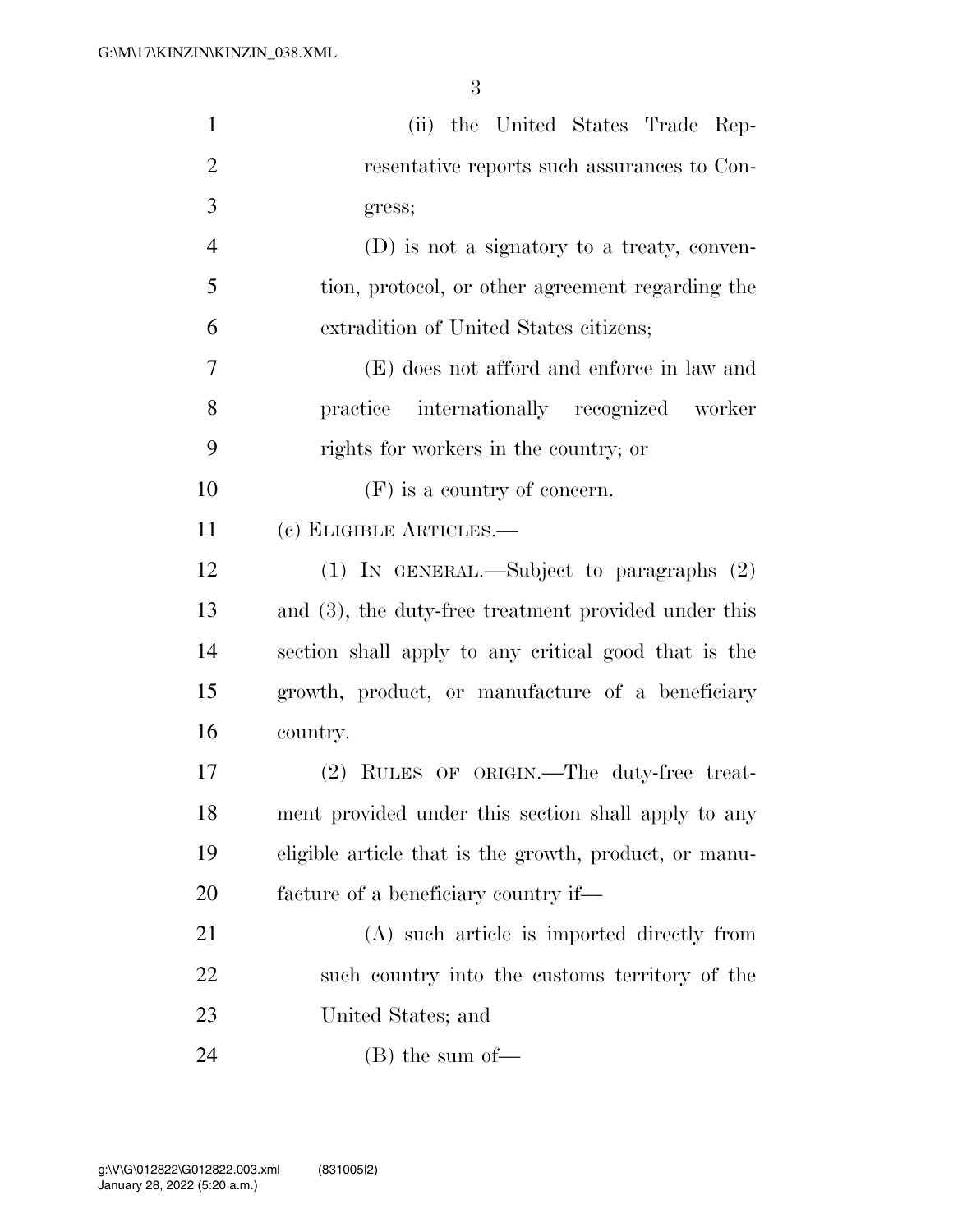| $\mathbf{1}$   | (i) the cost or value of the materials                   |
|----------------|----------------------------------------------------------|
| $\overline{2}$ | produced in the beneficiary country or any               |
| 3              | two or more such countries that are mem-                 |
| $\overline{4}$ | bers of the same association of countries,               |
| 5              | plus                                                     |
| 6              | (ii) the direct costs of processing oper-                |
| $\overline{7}$ | ations performed in such beneficiary coun-               |
| 8              | try or such member countries,                            |
| 9              | is not less than 35 percent of the appraised             |
| 10             | value of such article at the time it is entered.         |
| 11             | (3) INELIGIBLE ARTICLES.—An article may not              |
| 12             | be treated as the growth, product, or manufacture of     |
| 13             | a beneficiary country by virtue of having merely un-     |
| 14             | dergone—                                                 |
| 15             | (A) simple combining or packaging oper-                  |
| 16             | ations; or                                               |
| 17             | (B) mere dilution with water or another                  |
| 18             | substance that does not materially alter the             |
| 19             | characteristics of the article.                          |
| 20             | (d) DEFINITIONS.—In this section, the terms "en-         |
| 21             | tered" and "internationally recognized worker rights"    |
| 22             | have the meanings given such terms in section 507 of the |
| 23             | Trade Act of 1974 (19 U.S.C. 2467).                      |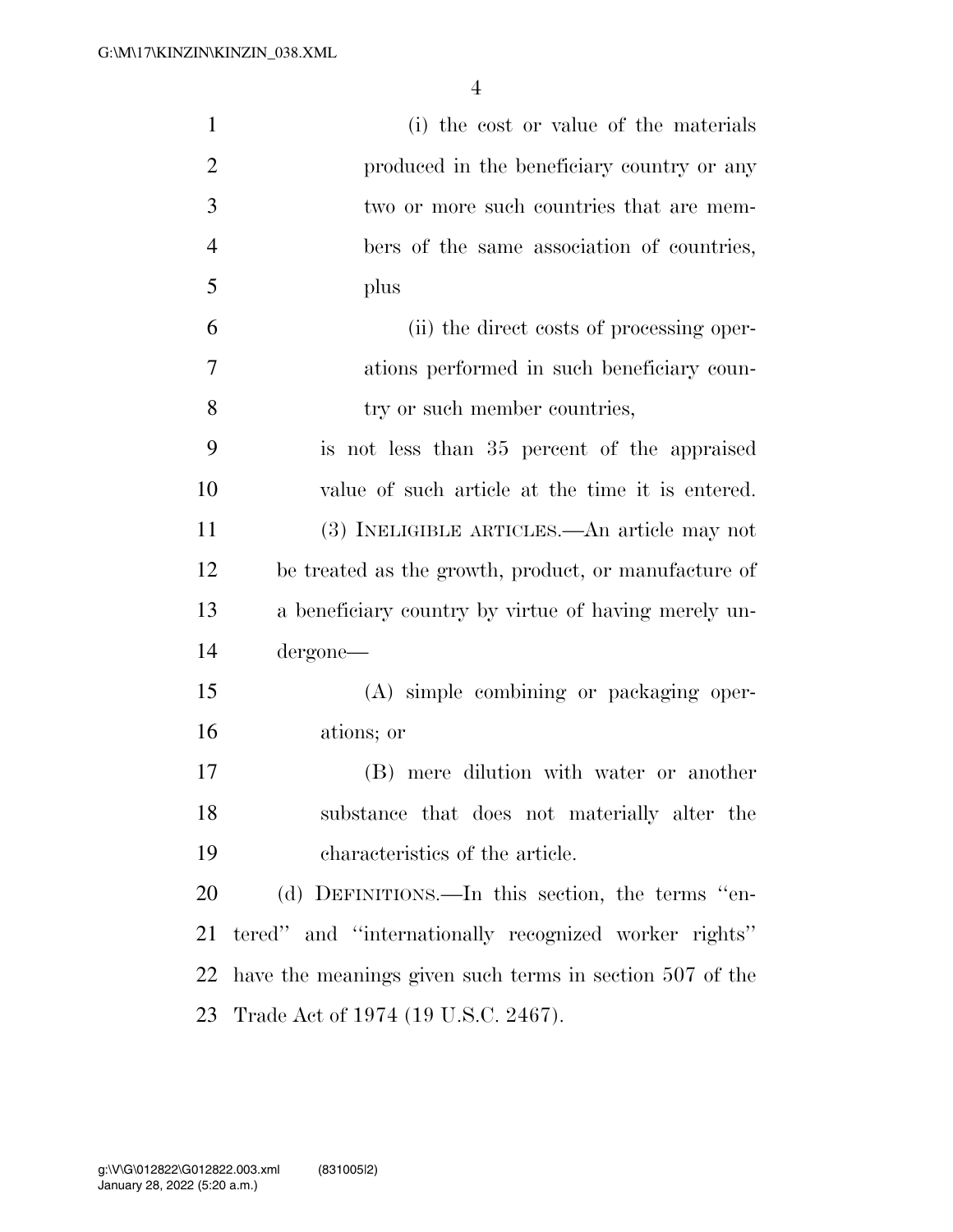(e) TERMINATION.—No duty-free treatment provided under this section shall remain in effect after September 30, 2030.

## **SEC. 109002. TEMPORARY INCREASED EXPENSING FOR RE- LOCATING MANUFACTURING TO ALLY OR KEY INTERNATIONAL PARTNER COUNTRIES.**

 (a) IN GENERAL.—For purposes of section 168(k) of the Internal Revenue Code of 1986, in the case of any qualified United States manufacturing property which is placed in service after December 31, 2020, and before January 1, 2030—

 (1) such property shall be treated as qualified property (within the meaning of such section),

 (2) the applicable percentage otherwise deter- mined under section 168(k)(6) of such Code with re-spect to such property shall be—

 (A) if placed in the United States, 100 percent, and

 (B) if placed within an ally or key inter-national partner country, 60 percent, and

 (3) paragraph (8) of such section shall not apply.

 (b) QUALIFIED UNITED STATES MANUFACTURING PROPERTY DEFINED.—In this section the term ''qualified United States manufacturing property'' means a domestic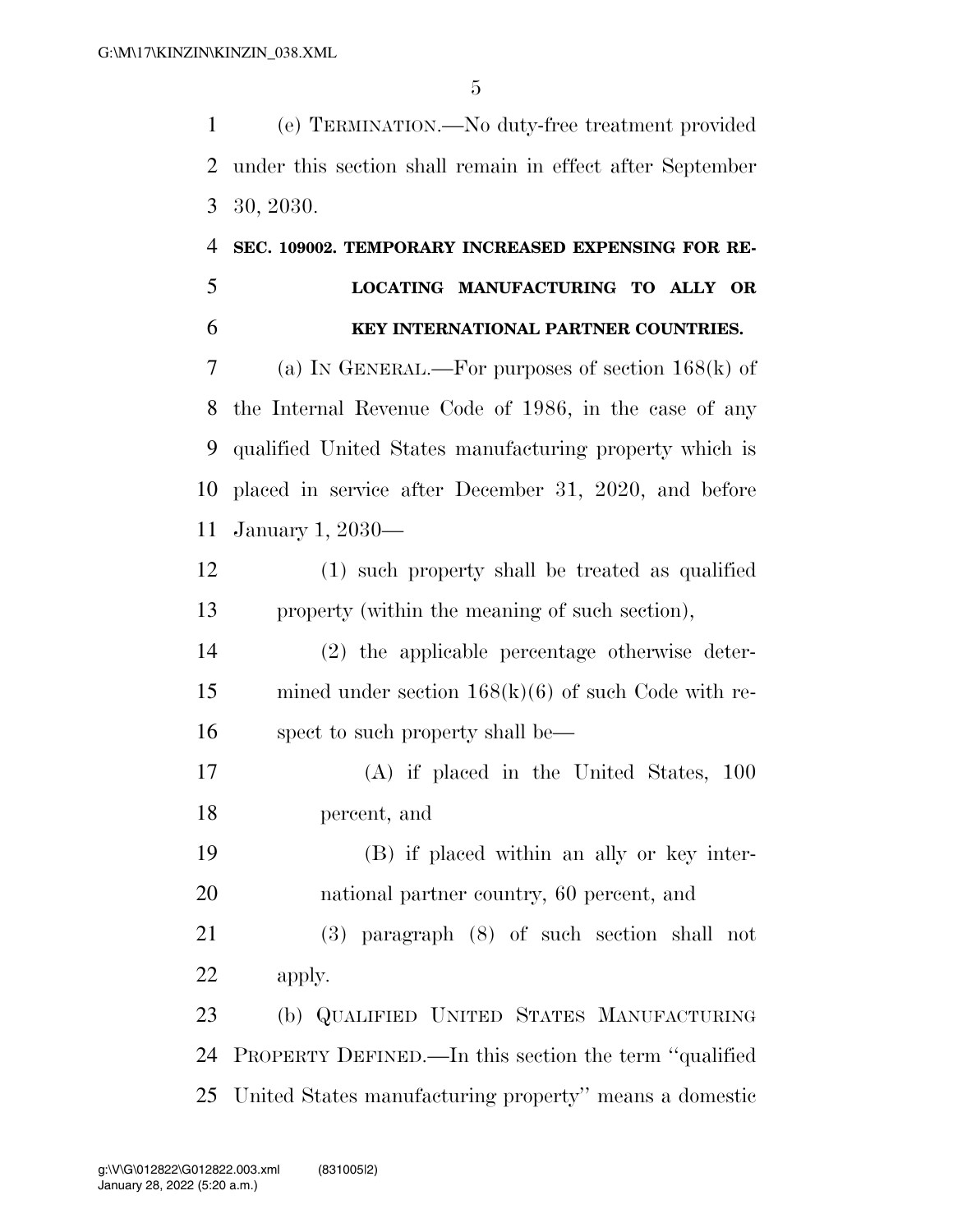corporation that is engaged in the business of manufac- turing critical goods with property outside an ally or key international partner country that places in service tan- gible property within an ally or key international partner country.

 (c) TERMINATION.—This section shall not apply to any property placed in service after December 31, 2029.

#### **SEC. 109003. AMERICAN SECURITY PRODUCT TAX CREDIT.**

 (a) IN GENERAL.—Subpart D of part IV of sub- chapter A of chapter 1 of the Internal Revenue Code of 1986 is amended by adding at the end the following new section:

#### **''SEC. 45U. AMERICAN SECURITY PRODUCT TAX CREDIT.**

 ''(a) IN GENERAL.—For purposes of section 38, the American security product tax credit for any taxable year is an amount equal to—

17  $\frac{17}{20}$  are 11 30 percent of the qualified costs of Amer- ican security products manufactured in the United States, or

 ''(2) 15 percent of the qualified costs of Amer- ican security products manufactured in an ally or 22 key international partner country.

 ''(b) MAXIMUM CREDIT.—The aggregate credit de-termined under subsection (a) for any taxable year with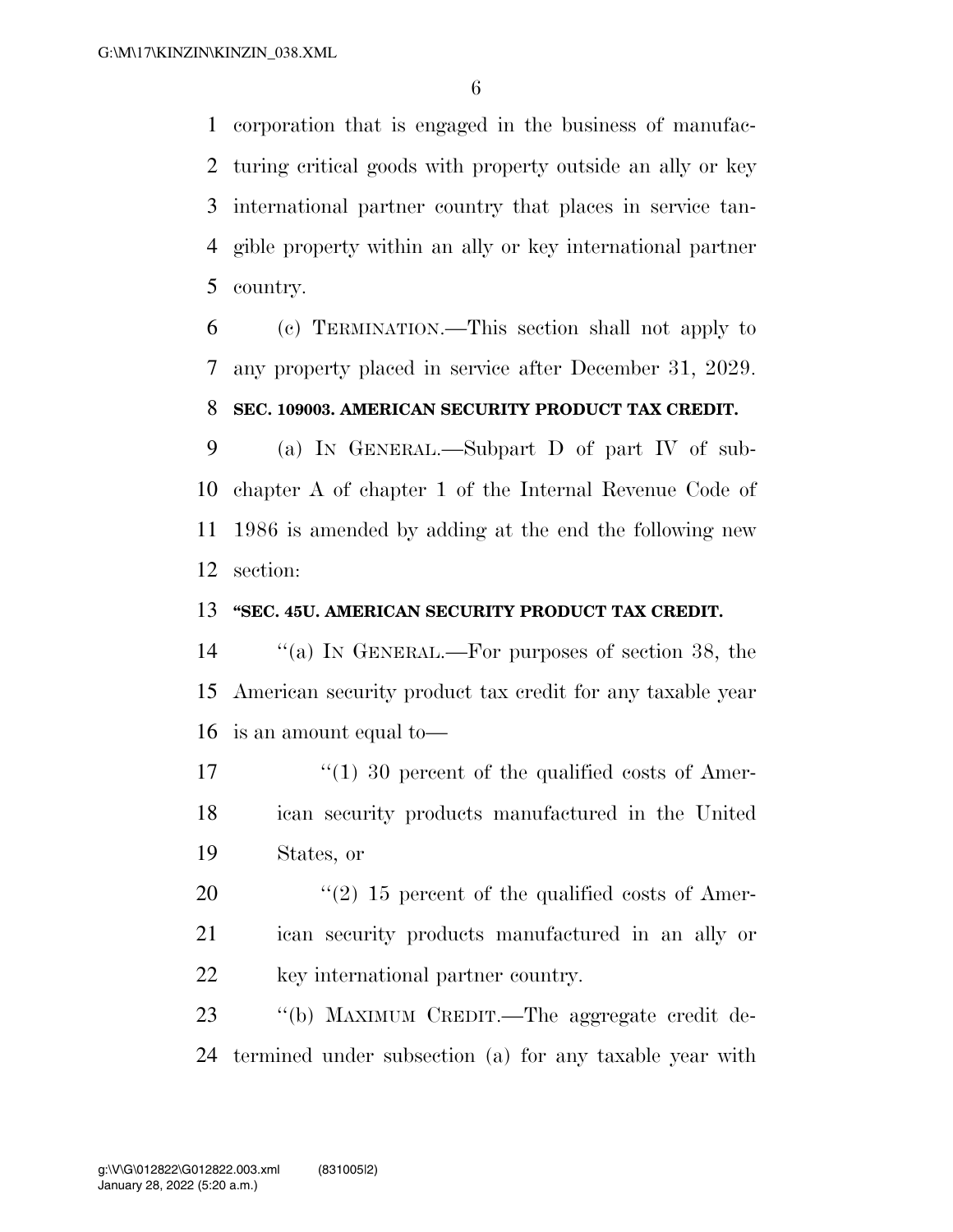| 1  | respect to any taxpayer shall not exceed the excess (if any) |
|----|--------------------------------------------------------------|
| 2  | of the taxpayer's net income tax over the greater of—        |
| 3  | $f(1)$ the tentative minimum tax for the taxable             |
| 4  | year, or                                                     |
| 5  | $\lq(2)$ 25 percent of so much of the taxpayer's             |
| 6  | net regular tax liability as exceeds \$25,000.               |
| 7  | "(c) DEFINITIONS.—In this section:                           |
| 8  | "(1) AMERICAN SECURITY PRODUCT.—The                          |
| 9  | term 'American security product' means-                      |
| 10 | "(A) a critical good as such term is de-                     |
| 11 | fined in section 109004 of the America COM-                  |
| 12 | PETES Act of 2022; and                                       |
| 13 | "(B) at least 50 percent of the value of                     |
| 14 | which shall be derived from components manu-                 |
| 15 | factured in the United States.                               |
| 16 | "(2) QUALIFIED COSTS.—The term 'qualified                    |
| 17 | costs' means costs incurred in the production of an          |
| 18 | American security product.                                   |
| 19 | (3)<br>UNITED STATES.—The term 'United                       |
| 20 | States' shall include the Commonwealth of Puerto             |
| 21 | Rico and the Commonwealth of the Northern Mar-               |
| 22 | iana Islands.".                                              |
| 23 | (b) DENIAL OF DOUBLE BENEFIT.—Section 280C of                |
| 24 | such Code is amended by adding at the end the following      |
| 25 | new subsection:                                              |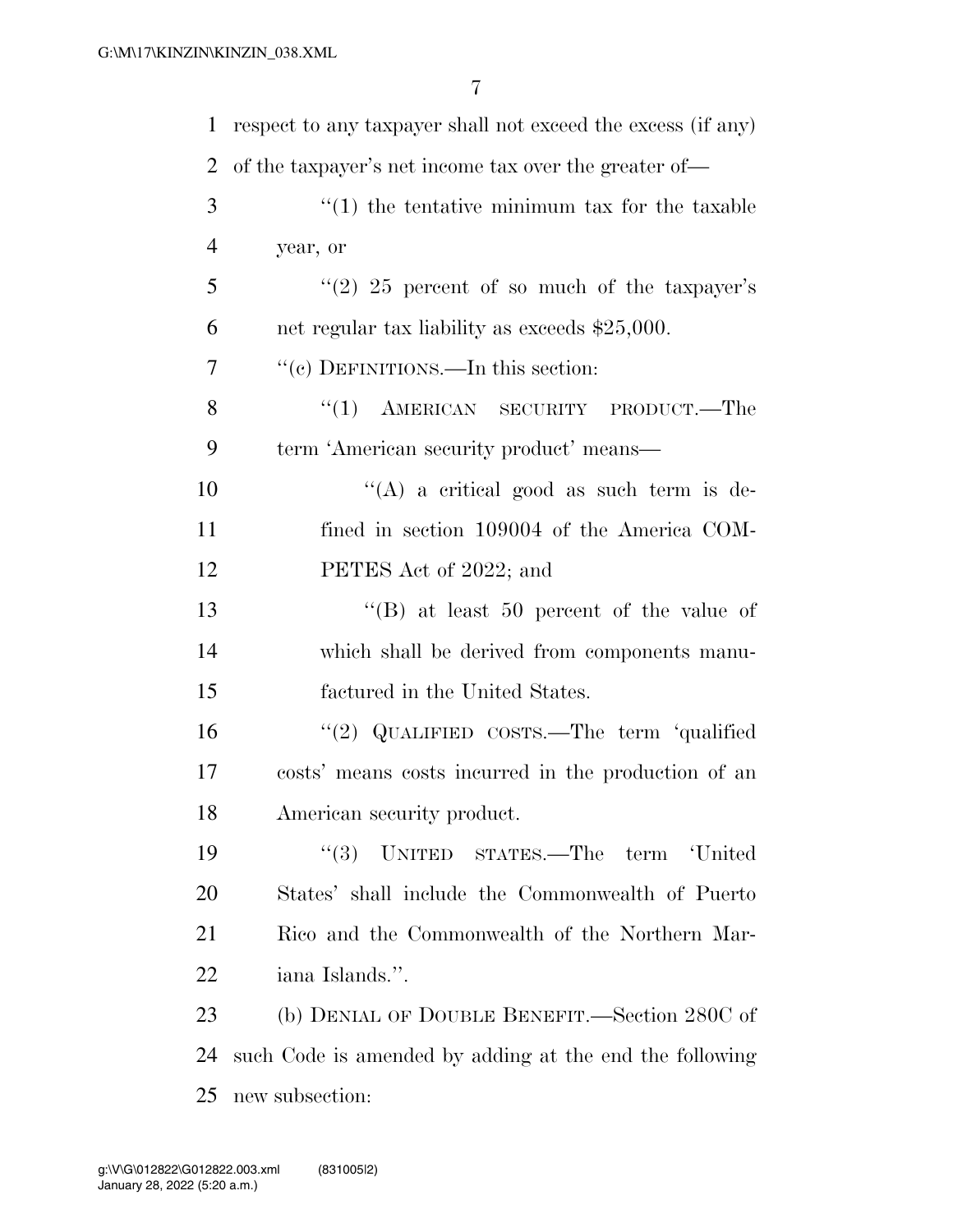| $\mathbf{1}$   | "(i) CREDIT FOR AMERICAN SECURITY                           |
|----------------|-------------------------------------------------------------|
| $\overline{2}$ | PRODUCTS.—No deduction shall be allowed                     |
| 3              | for that portion of expenses otherwise al-                  |
| $\overline{4}$ | lowable as a deduction taken into account                   |
| 5              | in determining the credit under section                     |
| 6              | 45U for the taxable".                                       |
| 7              | (c) CREDIT MADE PART OF GENERAL BUSINESS                    |
| 8              | CREDIT.—Section 38(b) of such Code is amended by strik-     |
| 9              | ing "plus" at the end of paragraph (32), by striking the    |
| 10             | period at the end of paragraph (33) and inserting ", plus", |
| 11             | and by adding at the end the following new paragraph.       |
| 12             | "(34) the American security product tax credit              |
| 13             | determined under section 45U.".                             |
| 14             | (d) CLERICAL AMENDMENT.—The table of sections               |
| 15             | for subpart $D$ of part IV of subchapter $A$ of chapter 1   |
| 16             | of such Code is amended by adding at the end the            |
| 17             | following new item:                                         |
|                | "45U. American security product tax credit.".               |

 (e) EFFECTIVE DATE.—The amendments made by this section shall apply to expenses made or incurred be- ginning on the first day of the first full calendar quarter after the date of enactment of this section.

#### **SEC. 109004. DEFINITIONS.**

 In this title, the terms ''ally or key international part-ner'', ''country of concern'', ''critical good'', ''critical infra-